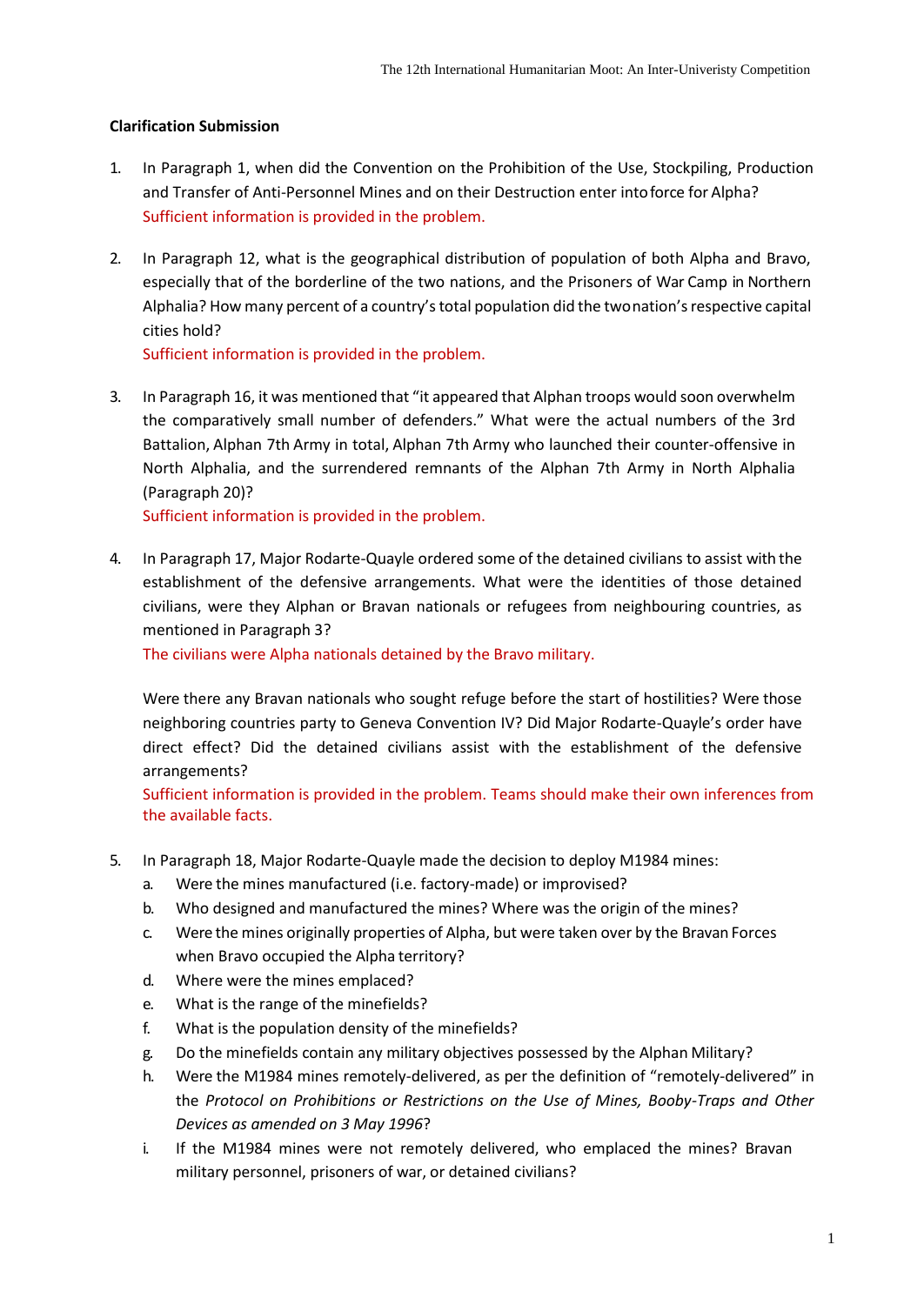- j. Did the M1984 mines comply with the requirements for self-destruction and self-deactivation, as enshrined in the *Protocol on Prohibitions or Restrictions on the Use of Mines, Booby-Traps and Other Devices as amended on 3 May 1996*?
- k. Were the M1984 mines detectable by commonly-available technical mine detection equipment and provide a response signal equivalent to a signal from 8 grammes or more of iron in a single coherent mass?
- l. When Major Rodarte-Quayle made the decision to deploy the mines to deny the enemy's advance, did she only plan to use the mines by command denotation (remote control)? If yes, did she specify this when she made the decision and issued her order? To whom did she issue her order?

Sufficient information is provided in the problem. Teams should make their own inferences from the available facts.

- 6. In Paragraph 19:
	- a. In placing the mines, Major Rodarte-Quayle ensured compliance with the marking and warning requirements of the amended second protocol to the Convention on Certain Conventional Weapons. What was her level of compliance with the other rules provided by the aforementioned second protocol? For example, were the minefields monitored by military personnel and protected by fencing or other means?
	- b. Was Major Rodarte-Quayle aware that the M1984 mines could be improvised with tripwire, when she decided to place the mines and distribute the military manuals to civilians?
	- c. Did either Alpha or Bravo make any reservations to the provisions of the amended second protocol to the Convention on Certain Conventional Weapons? Was either of the two countries a state party to other protocols to the Convention on Certain Conventional Weapons?

Sufficient information is provided in the problem. Teams should make their own inferences from the available facts.

- 7. In Paragraph 21, aside from the opposition to the militaristic policies of the Alphan government, does Mr Robot did anything more inflammatory or any actual action that was offensive? Teams should make their own inferences from the available facts.
- 8. In Paragraph 22, Major Rodate-Quayle developed a cyberattack plan and contacted Mr Robot. How comprehensive or detailed was the initial plan that Major Rodarte-Quayle developed on her own when she first contacted Mr Robot? Moreover, was there any meetings between Major Rodarte-Quayle and Mr Robot where they discussed further details about the cyber attack after their initial contact? If yes, how frequently did they meet or hold discussions as such? Teams should make their own inferences from the available facts.
- 9. In Paragraph 23, it was mentioned that the priceless objects stored in the National Memorial were destroyed as a result of the impairment of the Memorial's climate control and security system. Precisely speaking, which of the two above mentioned reasons led to the destruction of those objects?

As mentioned in para.23, both reasons resulted the damage of this objects.

10. In Paragraph 24: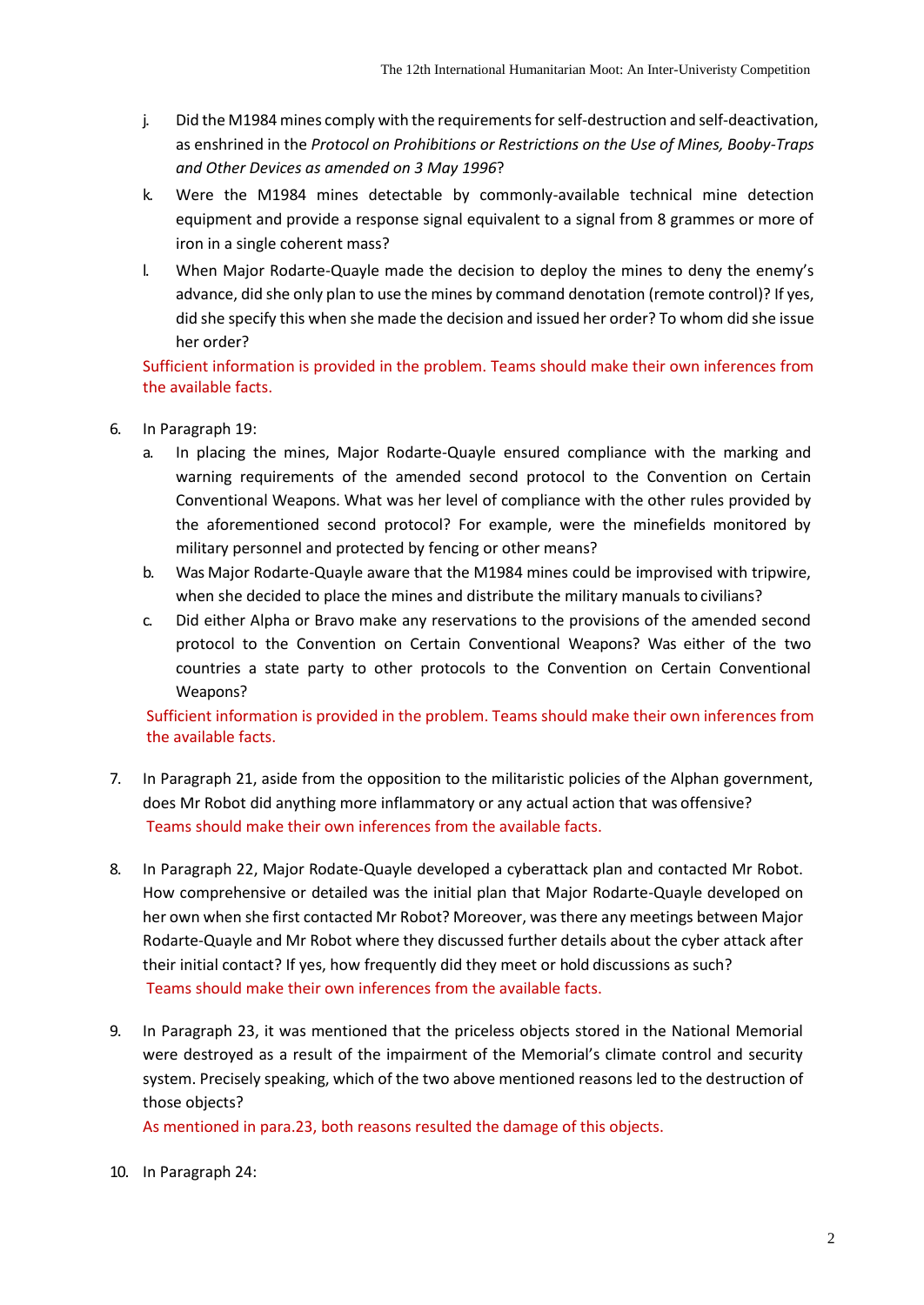- a. After all remaining resistance by the Alphan military collapsed, did the Alphan government sign any armistice, cease-fire, peace treaties or documents alike with the Bravan government? If so, when was the document signed and who was the Head of State and the Head of Government of both sides respectively? Had any individuals or groups from the Alphan government given consent to the occupation of the Bravan Forces? If so, who gave the consent?
- b. After the coup, did Gustavo Fring step down from his position as the Alphan president?
- c. After the coup, what was the political status of Alpha? For example, did the military take over the president's position? Did they re-elect their government? Or did the State Alpha become a country of anarchy?

All the needed information is provided in the problem.

- 11. In Paragraph 24, did the Alphan Military Police deem the PoWs in the camp "criminals"? Were the Military Police released or still PoWs? Were they in the power of Alpha? All the needed information is provided in the problem.
- 12. In Paragraph 25:
	- a. When was the final release of the PoW and detained civilians other than the Alphan Military Police?
	- b. It was mentioned that originally the demobilisation of the Alphan forces was anticipated to be achieved within six months. Were the Alphan Military Police entitled to a higher level of personal freedom after the sixth month of their recruitment as guards of the PoW Camp?
	- c. After Major Rodarte-Quayle directed that the PoW camp be guarded by an Alphan Unit the 38th Alphan Military Police Regiment, for how long did she continue to stay in the province of North Alphalia? In addition, has she been designated other jobs or dispatched to other locations?

## All the needed information is provided in the problem.

- 13. In Paragraph 25, when did Bravo withdraw from its occupied Alphan territory and end its effective control over the territory of Alpha? Did the Bravan occupation over Alphan territory end before January 1 2029, when the charges against Major Lydia Rodarte-Quayle were submitted by the ICC prosecutor? Why weren't the Alphan forces demobilized within 6 months? Why were the Military Police still performing these duties in this role until 1 January 2028? Were they Military Police guarding the camp voluntarily or were they still under the control of Bravan forces? Sufficient information is provided in the problem. Teams should make their own inferences from the available facts.
- 14. In Paragraph 26:
	- a. What was the composition of the explosive remnants scattered in the countryside (i.e. are there any other weapons aside from the M1984 mines)? Who owned or possessed these remnants at the time of the explosion which led to the death of four civilians?
	- b. Who improvised the tripwire on the M1984 mine that exploded in this paragraph? Was it Bravan military or civilian?
	- c. Has Alpha and Bravo ever reached an agreement that included the undertaking of joint operations necessary to fulfil state parties' responsibility to clear mines, in accordance with Article 10(4) of the Amended Protocol of II to The Convention on Certain Conventional